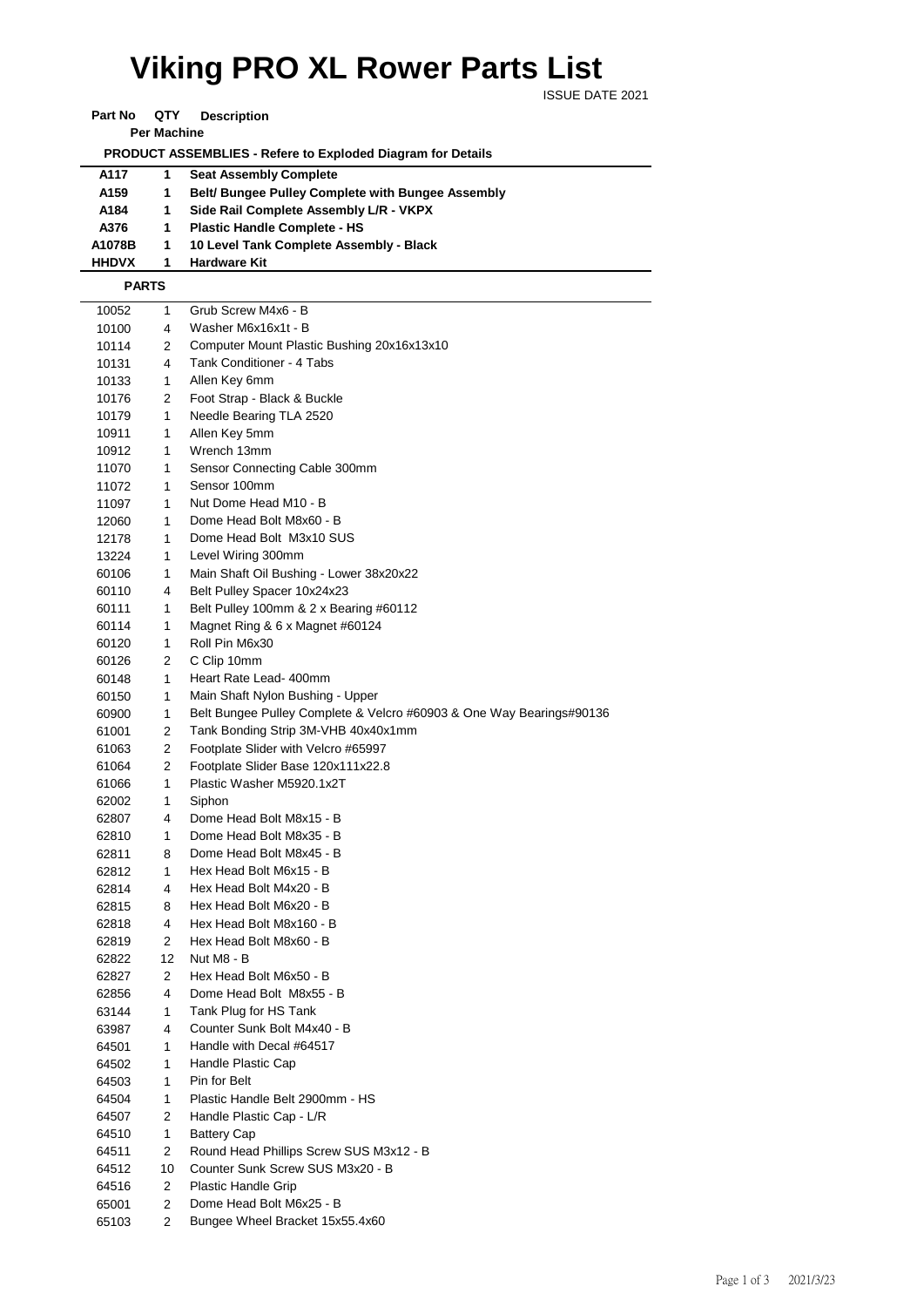| Part No | QTY                | <b>Description</b>                                               |  |  |  |
|---------|--------------------|------------------------------------------------------------------|--|--|--|
|         | <b>Per Machine</b> |                                                                  |  |  |  |
| 65108   | 1                  | Idle Wheel Shaft Bracket (Lower)                                 |  |  |  |
| 65124   | 1                  | Idle Wheel Shaft Insert Bracket (Upper)20x15x31                  |  |  |  |
| 65125   | 1                  | Rubber End Cap - Main Frame                                      |  |  |  |
| 65693   | 8                  | Dome Head Bolt M5x15 - B                                         |  |  |  |
| 65702   | 4                  | Seat Wheel                                                       |  |  |  |
| 65820   | $\mathbf{1}$       | <b>Bungee Hook Mount</b>                                         |  |  |  |
| 65904   | 7                  | Counter Sunk Screw for Wood M3x10 - B                            |  |  |  |
| 65910   | 1                  | Nyloc Nut M10 - B                                                |  |  |  |
| 65918   | 1                  | Dome Head Bolt M10x60 - B                                        |  |  |  |
| 65920   | 1                  | Shaft Spacer Upper 40x27.5x34.8                                  |  |  |  |
| 65921   | 30                 | Washer M8.5x19x1.6t - B                                          |  |  |  |
| 65923   | $\mathbf{1}$       | Bungee Slider 8mm                                                |  |  |  |
| 65931   | 18                 | Nyloc Nut M8 - B                                                 |  |  |  |
| 65934   | $\overline{2}$     | Counter Sunk Bolt M6x40 - B                                      |  |  |  |
| 65935   | 2                  | Nyloc Nut M6 - B                                                 |  |  |  |
| 65939   | $\mathbf{1}$       | U Bolt 8mm with 2xFlange Nuts #65940                             |  |  |  |
| 65951   | 1                  | Hex Head Bolt M10x140 - B                                        |  |  |  |
| 65960   | 1                  | Idle Wheel & Bearing 6000ZZ $\times$ 2 #60112                    |  |  |  |
| 65988   | 2                  | Bungee Pulley & Bearing & Spacer x2                              |  |  |  |
| 66020   | 1                  | <b>Computer Stalk</b>                                            |  |  |  |
| 66024   | 1                  | Bump Stop Main Frame - 80x20x37.5                                |  |  |  |
| 66039   | 4                  | <b>Bumper</b>                                                    |  |  |  |
| 66040   | $\mathbf{1}$       | Idle Wheel Shaft 10x122mm                                        |  |  |  |
| 66044   | 1                  | Bushing 40x35x3x22                                               |  |  |  |
| 66047   | $\overline{2}$     | Brush Cover - Left & Right                                       |  |  |  |
| 66049   | 4                  | Counter Sunk Bolt 4x15 - B                                       |  |  |  |
| 66056   | 4                  | Bump Stop - Square 23x15x6.5                                     |  |  |  |
| 66058   | 1                  | Seat LS-E28 - for Dual Rail                                      |  |  |  |
| 66059   | 4                  | Seat Wheel Short Spacer 12.7x8.1x8.5 - B                         |  |  |  |
| 66061   | 4                  | Spacer 20x8x38                                                   |  |  |  |
| 66062   | 2                  | Spacer 12x8x209                                                  |  |  |  |
| 66063   | 2                  | Axle shaft 8mm                                                   |  |  |  |
| 66064   | 4                  | D7 Eclip                                                         |  |  |  |
| 66065   | 4                  | Spacer 12.7x8x17.5                                               |  |  |  |
| 66066   | 4                  | Shoulder Screw M6x15 - B                                         |  |  |  |
| 66070   | 2                  | <b>Transport Wheel</b>                                           |  |  |  |
| 66107   | 1                  | Sensor Bracket                                                   |  |  |  |
| 66152   | 1                  | Bar Catch for Plastic Handle                                     |  |  |  |
| 66155   | 2                  | Velcro for Side Rail 20x480mm                                    |  |  |  |
| 66254   | 2                  | Seat Runner L/R with Dome Head Screw #66074                      |  |  |  |
| 66323   | 4                  | Seat Wheel 98A                                                   |  |  |  |
| 66357   | 1                  | Rear Board 268x115x23                                            |  |  |  |
| 66924   | 1                  | Bungee Rope 8mm x 2230 & Inner Clip #65922 - Apollo PRO / VIKPRO |  |  |  |
| 67002   | 1                  | Upper Main Frame with Decal # 63810 Complete - VKPX              |  |  |  |
| 67004   | 1                  | <b>Bungee Pulley Bracket Lower</b>                               |  |  |  |
| 67046   | 1                  | Support Bracket - Lower Main Frame                               |  |  |  |
| 67988   | 1                  | End Cap - Adjuster Knob                                          |  |  |  |
| 68060   | 2                  | Seat Frame 220x78.5x23                                           |  |  |  |
| 69986   | 1                  | Adjuster Knob for Plus / V / XL- Yellow                          |  |  |  |
| 70010H  | 1                  | Bluetooth Auto-Adjust Monitor - L10                              |  |  |  |
| 70932   | 1                  | LCD for Bluetooth Auto-Adjust Monitor- AOMEI                     |  |  |  |
|         |                    |                                                                  |  |  |  |